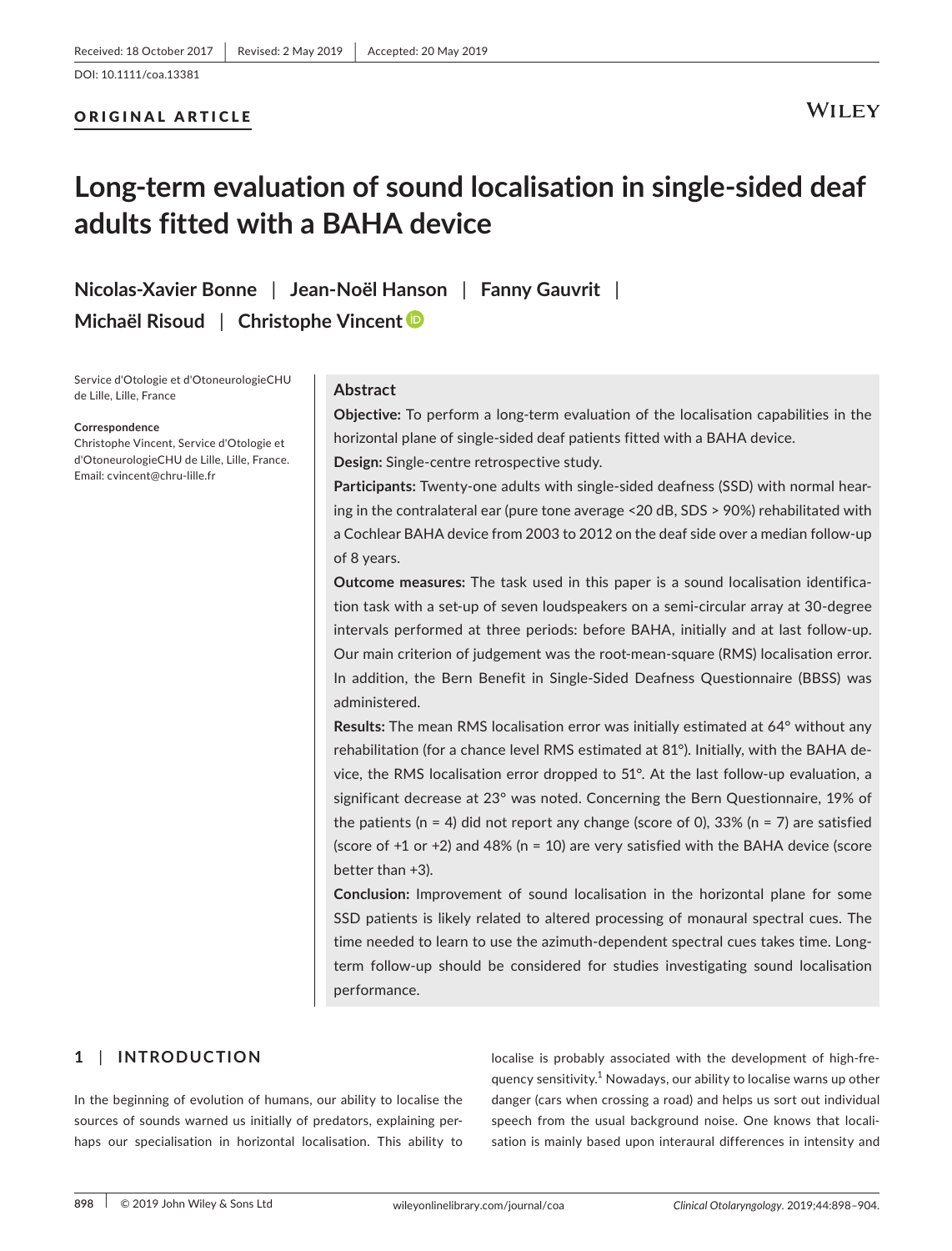spectrum, and upon interaural differences in arrival time of features of the direct sound waveform.<sup>2</sup>

Subjects with single-sided deafness (SSD) have a single functioning cochlea and therefore cannot have access to the interaural time differences (ITD) and interaural level differences (ILD) cues. Ability to localise sound‐source azimuth for SSD patients seems to be restricted to the hearing hemifield. $^3$  In addition, individuals SSD generally have scored higher on speech recognition in noise tasks particularly for conditions in which the target signal was presented from the side of the hearing loss.<sup>4,5</sup>

When Vaneecloo et al<sup>6</sup> proposed a bone-anchored device (ie BAHA) on the deaf side to rehabilitate the SSD, this indication was not as well accepted as now. In 2001, the results of a series of 29 patients were reported indicating that SSD patients fitted with a BAHA could provide benefits in hearing in noise, in better hearing from the deaf side and in localisation.<sup>7</sup> Several authors have confirmed hearing in noise benefits since that time but most of these studies did not demonstrate any improvement of sound localisation performance with BAHA and SSD.<sup>4,8-18</sup> On the other hand, some older studies show that in case of total deafness in one ear, localisation blur decreases with experience and localisation becomes more natural even without any rehabilitation.19,20

Despite the lack of objective evidence that BAHA can improve localisation performance in patients with SSD, some of these pa‐ tients have reported subjectively that their localisation ability

#### Keypoints

- Subjects wih single side deafness have sound localiza‐ tion disorders.
- For SSD subjecst, BAHA device can improve sound lo‐ calization performance.
- For SSD subjects, BAHA device give satisfaction to most patients.
- Subjects with BAHA device need several years to im‐ prove their hoizontal localization capabilities.
- For SSD subjects, BAHA device can improve hearing in noise.

was improved with the device.<sup>9,11</sup> Other authors have pointed out that previous studies have not addressed the issue of how BAHA users might benefit in localisation by using head movements and attending to sounds for more extended times.<sup>4</sup> To explain this discrepancy, three hypotheses were proposed: (a) this impression is based mainly on the sound quality differences, (b) the lack of sensitivity of the performed localisation tests and (c) the learning effect of presenting additional azimuth‐dependent spectral cues with the BAHA on to the good cochlea. Then, monaurally deaf listeners heavily relied on the head‐shadow effect (especially with

|  | <b>TABLE 1</b> Characteristics of the studied population |  |  |
|--|----------------------------------------------------------|--|--|
|--|----------------------------------------------------------|--|--|

| Patient#       | M/F | Age | Side         | Aetiology         | Onset of deaf-<br>ness(y) | Duration of depri-<br>vation $(y)$ | <b>Device</b> |
|----------------|-----|-----|--------------|-------------------|---------------------------|------------------------------------|---------------|
| $\mathbf{1}$   | M   | 15  | $\mathsf{R}$ | Congenital        | $\mathsf{O}\xspace$       | $\overline{7}$                     | Divino        |
| 2              | F   | 19  | L            | Measles           | 5                         | 5                                  | <b>Divino</b> |
| 3              | M   | 50  | Г            | Meningitis        | $\overline{7}$            | 37                                 | Intenso       |
| $\overline{4}$ | M   | 64  | L            | Fracture          | 52                        | 2                                  | <b>Divino</b> |
| 5              | M   | 61  | ${\sf R}$    | Sudden deafness   | 56                        | $\mathbf{1}$                       | Intenso       |
| 6              | F   | 67  | L            | Labyrinthectomy   | 53                        | $\mathbf{1}$                       | HC compact    |
| 7              | F   | 57  | ${\sf R}$    | Translab approach | 45                        | 2                                  | HC compact    |
| 8              | F   | 61  | L            | Translab approach | 53                        | $\mathbf{1}$                       | Intenso       |
| 9              | F   | 25  | L            | Unknown           | 6                         | 16                                 | <b>BP100</b>  |
| 10             | F   | 60  | L            | Ototoxic          | 46                        | 6                                  | Divino        |
| 11             | M   | 60  | Г            | Translab approach | 54                        | $\mathbf{1}$                       | Intenso       |
| 12             | M   | 14  | $\mathsf{R}$ | Congenital        | $\mathsf O$               | 10                                 | Intenso       |
| 13             | F   | 57  | Г            | Translab approach | 52                        | $\overline{2}$                     | Intenso       |
| 14             | M   | 33  | L            | Translab approach | 31                        | $\mathbf{1}$                       | <b>BP100</b>  |
| 15             | M   | 45  | ${\sf R}$    | Unknown           | 20                        | 16                                 | Divino        |
| 16             | M   | 45  | ${\sf R}$    | Fracture          | 6                         | 29                                 | <b>Divino</b> |
| 17             | M   | 21  | L            | Congenital        | $\mathsf{O}$              | 12                                 | Divino        |
| 18             | F   | 39  | $\mathsf{L}$ | Congenital        | $\mathsf{O}\xspace$       | 32                                 | Intenso       |
| 19             | M   | 24  | ${\sf R}$    | Fracture          | 18                        | $\overline{2}$                     | <b>BP100</b>  |
| 20             | F   | 54  | L            | Sudden deafness   | 49                        | $\mathbf{1}$                       | HC compact    |
| 21             | F   | 52  | R            | Congenital        | $\mathsf{O}$              | 43                                 | HC compact    |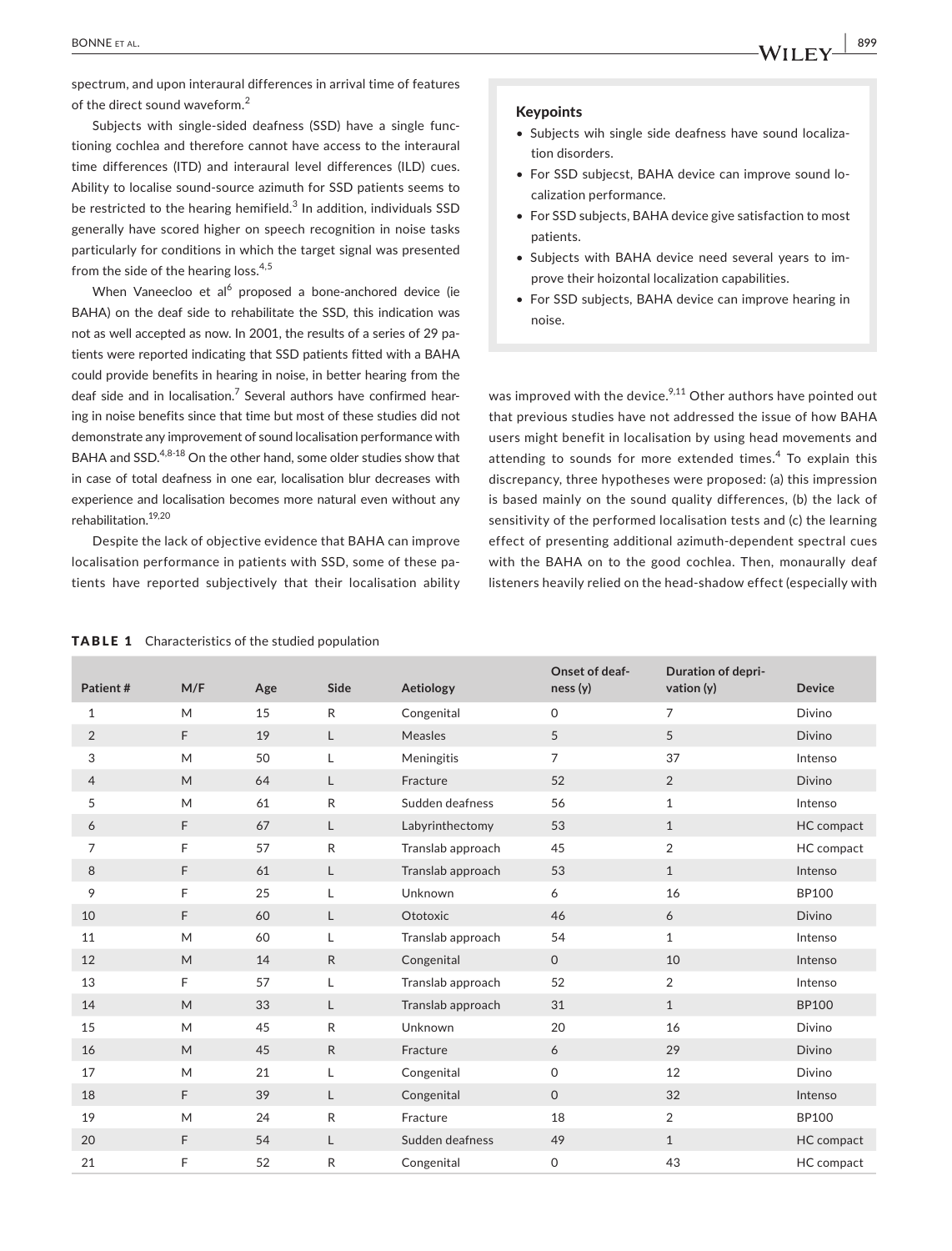one fixed sound level), whereas binaural control listeners ignore this cue.<sup>3</sup> For Van Wanrooij et al, the apparent conflict in results from monaural listeners across different studies in the literature is probably attributable to two factors. First, a significant fraction of the listeners has not learned to incorporate spectral cues to extract azimuth location. Second, most studies did not use suffi‐ cient variation of stimulus intensities to enable a dissociation of the different contributions of the head‐shadow effect and spec‐ tral cues.<sup>3</sup>

The aim of this study was to monitor the evolution of the ability of SSD patients with BAHA to localise in the horizontal plane after a long‐term use.

# **2** | **METHODS**

#### **2.1** | **Participants**

Reviewing surgical records of our Department identified patients presenting a unilateral deafness who were rehabilitated with a Cochlear BAHA device on the deaf side (the patients rehabilitated with other bone conducting devices were excluded). In this population, we selected patients with normal contralateral hearing. Normal hearing was defined as following: PTA <20 dB and SDS > 90%. Eligible patients ( $n = 48$ ) were offered the opportunity to participate in the study via a postal questionnaire. Twenty‐one subjects accepted to come to our department for evaluation.

The mean age of the studied population is 44 years (median age: 50 years, range: 14‐67 years). Depending on the aetiologies of deaf‐ ness, the onset of SSD ranged from birth to 56 years with duration of deprivation ranging from 1 to 43 years. The age at implantation ranged subsequently from 7 to 72 years. The median follow‐up for the 21 patients is 8 years (mean: 6.4 years). All the patients were using their device on a daily basis. The characteristics of the studied population are detailed in Table 1.

#### **2.2** | **Ethical considerations**

The study was approved by the local ethical committee and has been performed according to the Declaration of Helsinki.

### **2.3** | **Source localisation**

The task used in this paper is a sound identification task. All test‐ ing was conducted in our near free‐field booth. Seven loudspeak‐ ers were set-up on a semi-circular array at 30-degree intervals. The subject was seated such that his head was in the centre of, and in the same plane as the array of loudspeakers at a distance of approxi‐ mately 1.5 m from the listener. Loudspeaker number 1 and 7 were, respectively, at azimuth 0‐degree and 180‐degree (at the left and the right of the patient; Figure 1). The subjects sat facing speaker number 4 and were allowed to move their head.

The BAHA settings were those used during usual day use. The stimulation consists of a 2 kHz narrowband sound with duration of



FIGURE 1 Set-up of the loudspeakers for localisation task

approximately 1 second at 75 dB SPL. The stimulus was presented randomly three times per loudspeaker. The participants were asked to say the number of the speaker they thought the sound was com‐ ing from. Our main criterion to monitor localisation was the Root-Mean‐Square (RMS) localisation error.

The rationale for choosing the RMS error to characterise the lo‐ calisation error has been well described by Hartmann et al<sup>21</sup> RMS localisation error evaluates the average magnitude of the localisation errors, irrespective of the direction of that error.

Beside RMS error, per cent correct quantifies the probability that the patient identified the sound source perfectly, whereas RMS localisation error is a measure of overall accuracy. Perfect accuracy is represented by a RMS error of zero and 100% cor‐ rect. A decrease in RMS error in a comparison of preoperative versus postoperative results shows an improvement in patients' ability to localise sound whereas an increase in RMS represents a decline.

The RMS localisation error is calculated by averaging the squared deviations of each patient's error (azimuth of the simulated position minus that of the identified location). Chance performance is indicated in our set-up by a RMS error of 81-degree angle (chance performance was computed via computer simulation across 1000 runs, in which the computer responded randomly using speaker numbers 1 to 7 as described previously with Monte Carlo statis‐ tics).  $22$ 

Three measures were analysed: initially in unaided and aided conditions with the BAHA on a headset (performed during the pre‐ operative assessment) and in aided conditions at the last evaluation.

### **2.4** | **Speech recognition**

Hearing in noise was tested with the noise (speech noise at 65 dB) coming from azimuth 0° and the speech (dissyllabic words) coming on the deaf side with and without the BAHA device (the preopera‐ tive testing was performed with a headset). The complete intensity/ performance curve was traced. Changes in the Speech Reception Threshold (SRT) were noted.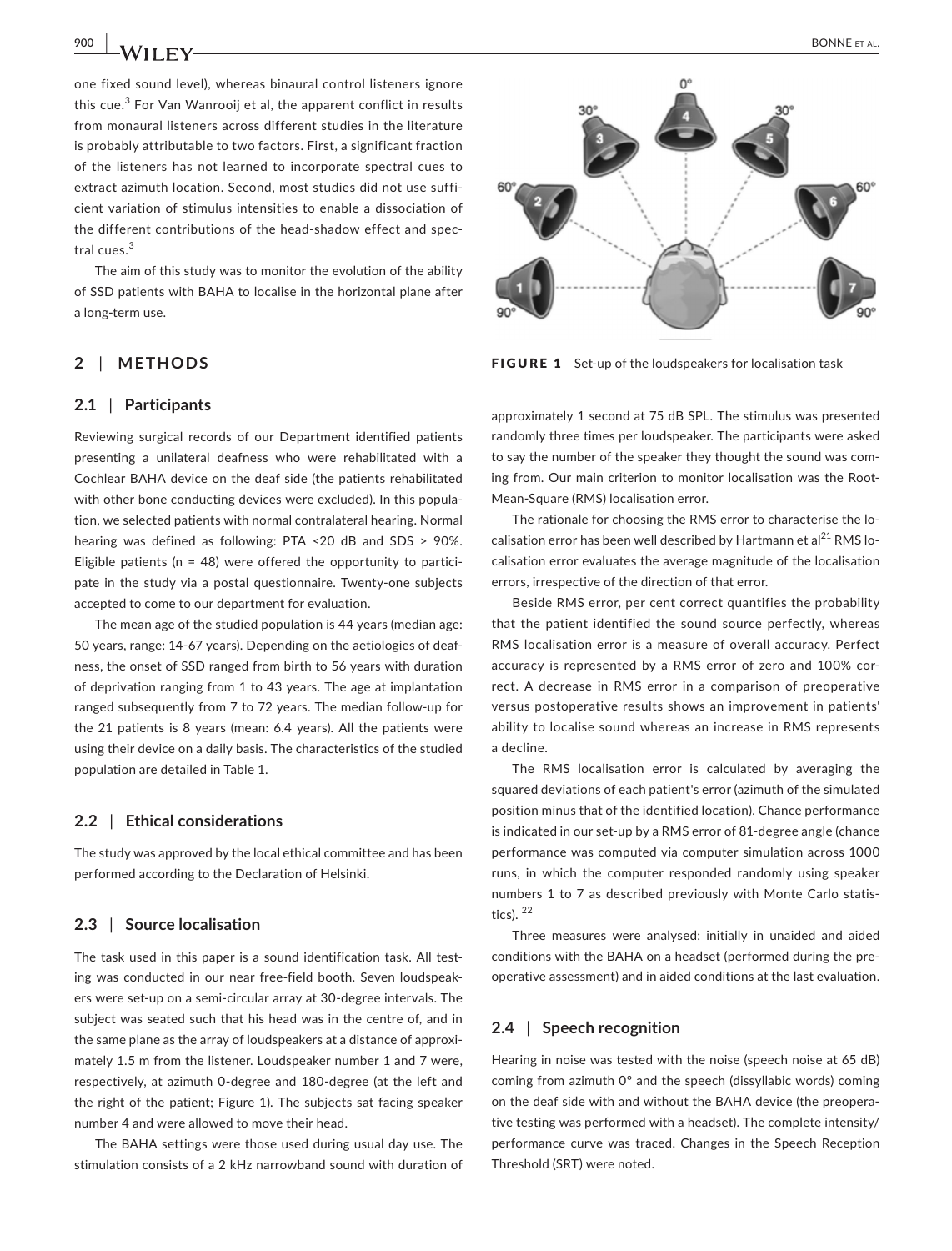### **2.5** | **Subjective assessment of the device**

The Bern Benefit in Single‐Sided Deafness Questionnaire (BBSS) was administered for all the participants of the present study.<sup>23</sup> This questionnaire consists of 10 visual analogue scales rating the subjec‐ tively perceived benefit of the BAHA in different environments (eg: speech in quiet, TV or radio, Music, distant speaker, speech in noise, conversation in car, reverberant room, group conversation, sound lo‐ calisation). For each question, the mark ranges from −5 (much more pleasant without the aid) to +5 (much more pleasant with the aid). This questionnaire has one question dealing with sound localisation performance (car horn).

# **2.6** | **Statistical analysis**

Data were collected in an Excel datasheet. Clinical features such as age at onset of deafness, cause of deafness, time of hearing deprivation were also collected. Values are given as Mean ± SE to the Mean (SEM) when otherwise specified. Statistical analyses were completed using GraphPad Prism 5.0 software. For multiple com‐ parisons, we elicited a one‐way ANOVA and post hoc test analysis (GraphPad Prism 5.0).

# **3** | **RESULTS**

#### **3.1** | **Localisation task**

The mean error improved significantly when comparing pre- to postimplantation. Before implantation, the mean localisation error was less than 30‐degree (equivalent to the interval between two adja‐ cent loudspeakers), between 30‐degree and 60‐degree and more than 60‐degree in, respectively, 15%, 33% and 52% of the subjects. Aided initially, the improvement was modest with a mean error of, respectively, 20%, 45% and 35% of the subjects. At last follow‐up,



FIGURE 2 Evolution of the root-mean-square error of localisation over time

the mean localisation error dropped dramatically, respectively, to 68%, 28% and 4% of the subjects. The RMS error changed from 64‐ degree in non‐aided conditions to 51‐degree in initially aided condi‐ tions and finally to 23‐degree at last follow‐up (Figure 2). The main factor related to the gain in localisation is the duration of use of the device (Figure 3).

#### **3.2** | **Hearing in noise test**

The mean initial unaided SRT was 60 dB. In aided conditions, the SRT was, respectively, estimated at 55 dB initially and at 53 dB at last evaluation (Figure 4). The exact shift of SRT between unaided condi‐ tions and in last aided conditions was 7.4 dB. No correlations were found between the improvement in localisation and the improve‐ ment in speech intelligibility in noise.

# **3.3** | **Questionnaire scores**

Concerning the Bern Questionnaire, no patients reported worse localisation performances with the BAHA device. All the responses ranged from 0 (no change) to +5 (much more pleasant with the BAHA device). Nineteen per cent of the patients ( $n = 4$ ) did not report any change (score of 0), 33% (n = 7) are satisfied (score of  $+1$  or  $+2$ ) and 48% (n = 10) are very satisfied with the BAHA device (score better than +3). The mean score was +2.4 with a median score of +2.

# **4** | **DISCUSSION**

# **4.1** | **Key findings and comparisons with other studies**

Our study demonstrates significantly better horizontal localisation performances with time for patients with BAHA on the SSD side and normal hearing on the contralateral side, whereas the hearing in noise benefit (correction of the head shadow) is present initially. The



FIGURE 3 Evolution of the root-mean-square improvement relative to the duration of use of the device (some patients had the same rms improvement: 2 patients after 2, 3, 4, and 9 y resulting in 17 points for 21 patients)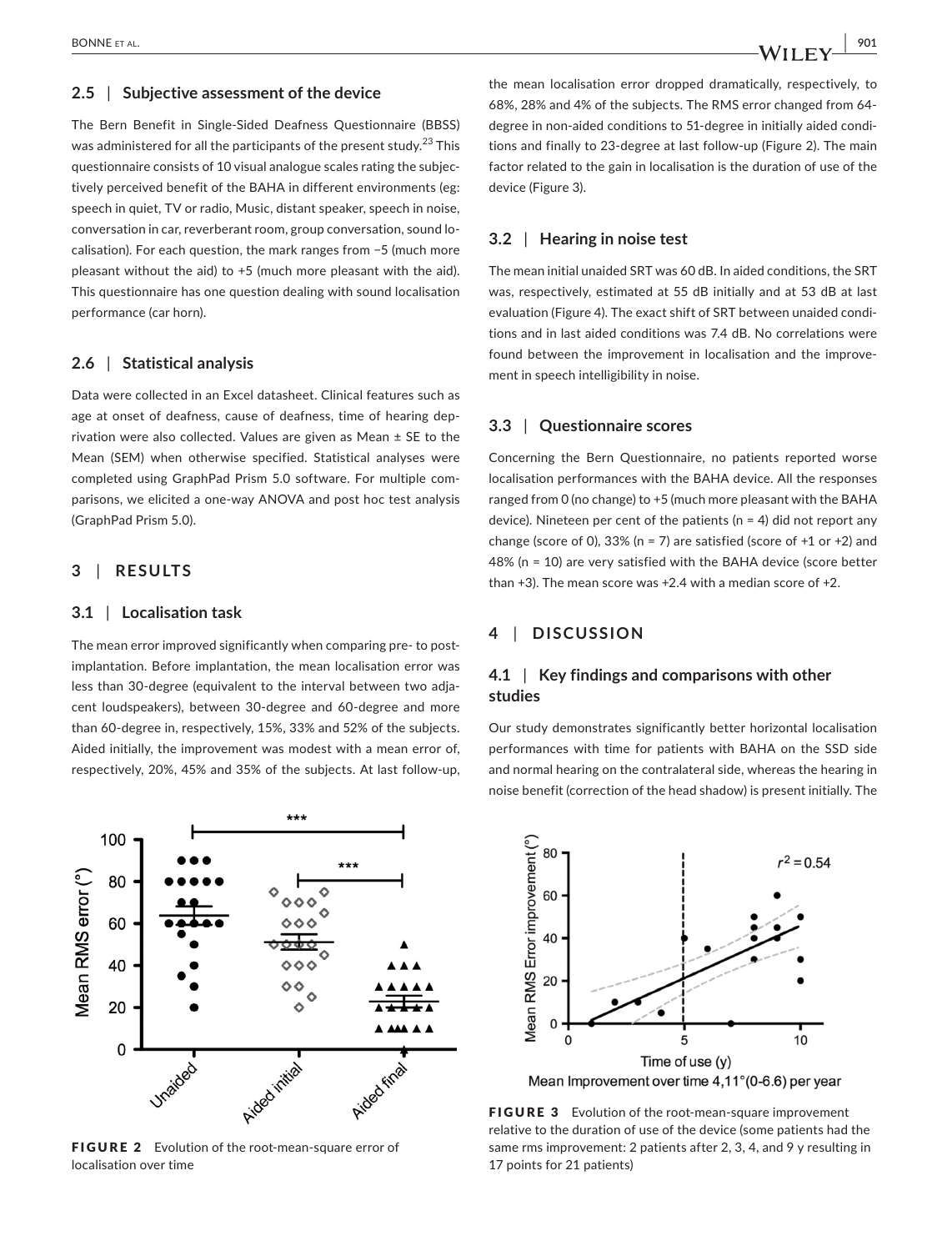**902 |**  BONNE et al.

questionnaire scores are in concordance with the localisation tests. The main difference with other studies that did not demonstrate any improved localisation performance with BAHA, and SSD is the length of the follow-up (median of 8 years in our study).

We hypothesised that this can be explained by the difficulty and the time necessary to take advantage of extra azimuth‐dependent spectral information provided by the BAHA to the only hearing ear and to the central auditory pathway. SSD patients lacking the binaural acoustic differences rely on spectral pinna cues of their normal ear to localise.<sup>24</sup> Moreover, even it is ambiguous for unknown intensities, the acoustic head‐shadow effect also serve heavily as monau‐ ral level cue with familiar acoustic environments in daily life.<sup>3,25,26</sup> So, the reported improvement is more likely related to adaptation and reweighting of monaural spectral pinna cues and therefore related to monaural processing. BAHA users might benefit as well in localisation by using head movements.<sup>4</sup> Very small head movements could produce detectable spectral changes, which could influence apparent position judgements in the free‐field. SSD patients with BAHA are then supposed to learn how to localise via the help of extra azimuth-dependent spectral information to the only hearing ear and to the central auditory pathway. Azimuth-dependent spectral information coming from the sound source will reach the good ear and additional azimuth‐dependent spectral information will come from the BAHA side then transferred with a slight delay to the good ear. The BAHA is then supposed to provide extra cues (even distorted and incomplete).

In this study, we have found a significant improvement of lo‐ calisation other time in SSD patients with BAHA, which does not seem to be correlated with the hearing in noise benefit which in the other hand appears much sooner after the rehabilitation. However, a long period of adaptation and training is compulsory in order to observe this potential benefit. Daily training led to a pro‐ gressive recovery in sound localisation accuracy in humans with altered spatial cues available by plugging one ear.<sup>27</sup> It could explain why some SSD patients with a long deprivation have developed rather good abilities to localise (ie congenital SSD) and do not complain from localisation issues. The benefit of training is driven



FIGURE 4 Evolution of the speech reception threshold in noise over time

by the auditory system and does not require a fully functioning visual system as shown in mature ferrets with one ear plugged. $^{28}$ Recording studies have shown that these adaptive adjustments take place in the superior colliculus of barn owls<sup>29</sup> and ferrets<sup>30</sup> that were raised with one ear plugged. There are other evidences of the existence of ongoing spatial calibration in human auditory system. After modifications of the outer pinnae with moulds in human subjects, elevation localisation is immediately degraded but accurate performance could be reacquired without interfer‐ ence of the neural representation of the original cues.<sup>25</sup>

Auditory‐evoked potentials suggest that the adaptive shift in sound-azimuth response behaviour occurs gradually and may continue for at least 2 years.<sup>31</sup> This adaptive plasticity might be improved with a localisation-specific training protocol.<sup>20</sup> Evidence of the benefit of practice for sound localisation has been demonstrated as well in other situations (with and without sight).<sup>32</sup>

With a BAHA device, the spectral information is minimised by the fact that this device does not amplify sounds above 6 kHz. Finally, the test itself is based very little on the spectral indices since it uses a 2 kHz narrowband sound. Thus, the spectral information is not the only cause of improvement and is hardly tested with our set‐up and there might be others causes of improvement.

The second source of potential improvement in localisation ability lies in temporal cues. With a BAHA on a SSD, there is the processing time plus the delay of transmission of sound from the BAHA device to the good ear. The time delay (around 0.6 ms) is not constant and varies irregularly with frequency.<sup>33</sup> It is noteworthy that there is evidence to support that human brain can adapt to the mismatched delays within hours or days.<sup>27,28</sup> It infers that if the mismatched processing time does not change too often, people may still be able to localise sounds using distorted temporal cues.

The third source of potential improvement in localisation abil‐ ity lies in the fact that the BAHA device may participate via new proprioceptual inputs to the definition of the body map allowing modification of the sound depth perception as well as the sound localisation. Recent studies have pointed out the relationship be‐ tween deafness and posture $34-36$  with a higher incidence of postural changes in the spine. Concerning the relationship with motor per‐ formance, it has been reported that children with hearing loss had greater limitation when compared listeners in manual skills (62%), ball skills (52%) and body balance skills (45%).<sup>37</sup> We have also indications for some SSD patients that a postural sway may occur after placement of the BAHA device on the deaf side that may lead to a better postural stability.

We cannot completely be sure that the improvement of the localisation is exclusively related to the port of the BAHA device since we do not have a control group (SSD listener who were not implanted). However, patients could be considered as their own control with a median duration of SSD without BAHA of 5 years with still poor initial localisation skills. Even if we cannot exclude that the improvement after BAHA is due to learning, we observed that the patients had a lot of time to improve their skills with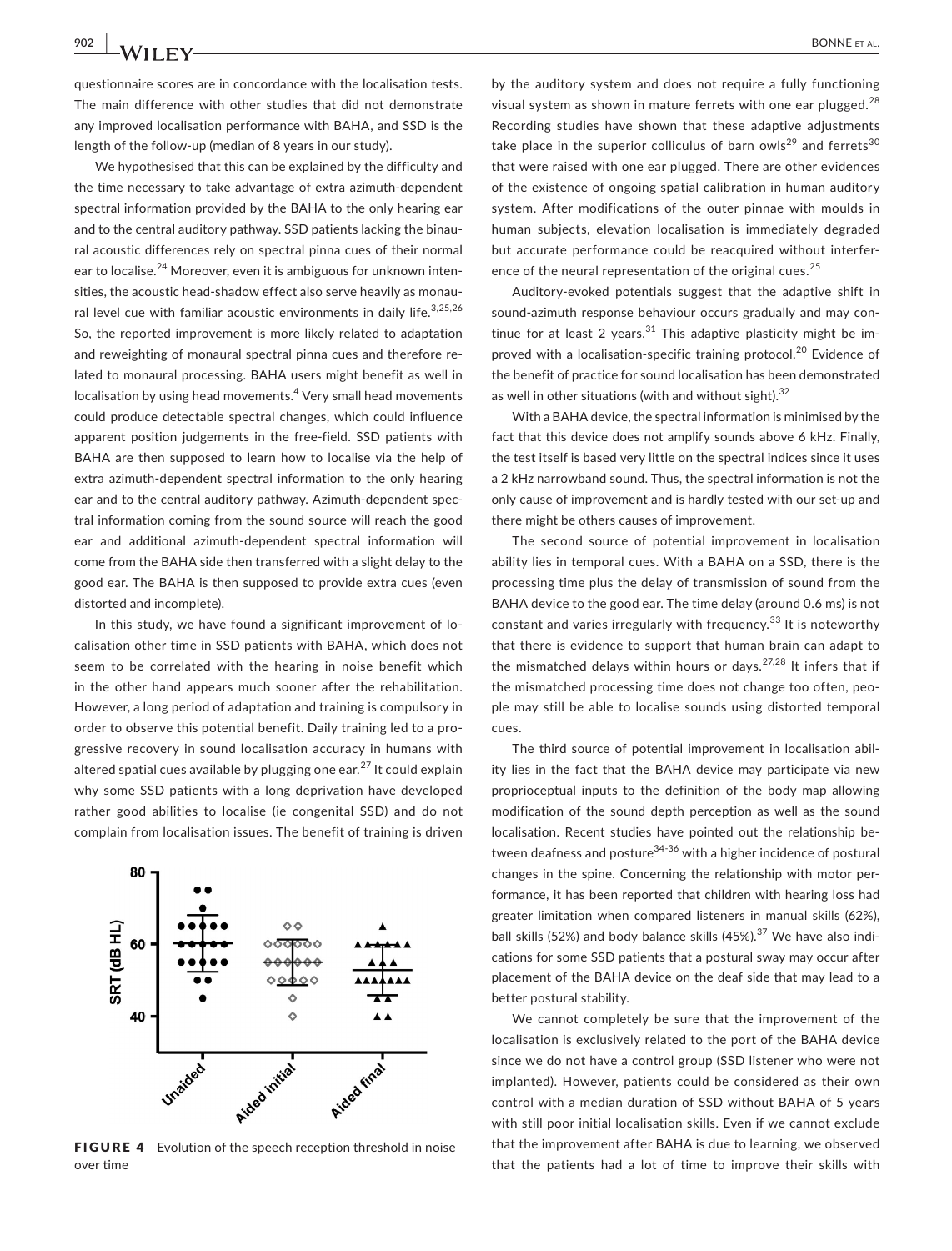training and experience before the BAHA and it is not what our initial testing indicated in this series (most of the patients had poor initial localisation skills).

# **4.2** | **Conclusion and impact of findings**

In conclusion, we have reported on a series of 21 SSD patients with a BAHA device on the deaf side and normal hearing on the contralat‐ eral side. After a long follow‐up (median of 8 years), we have observed a significant improvement in their horizontal localisation capabilities with our test set-up conditions and the Bern Questionnaire. It is interesting to note that the hearing in noise benefit, certainly due to the correction of the head‐shadow effect, is not delayed.

The reasons of this delayed improvement in localisation have not actually been clarified. Our main hypothesis is that these pa‐ tients enhance their localisation skills with azimuth‐dependent acoustical cues and training. However, use of distorted temporal cues and construction of a new body map with the help of new proprioceptual inputs and sensory motor plasticity should be considered too. Finally, we cannot also rule out that these results are due to the test set-up and some learning effects. However, one should consider that the patients reported as well a benefit with the Bern Questionnaire which is more representative of an every‐ day localisation task. It is possible that the SSD subjects, because of being tested, realise they can use monaural cues in daily life, and therefore experience an improvement. That this improvement is related to monaural cues and not to the BAHA device, is some‐ thing the SSD subjects might not be aware off. However, the pa‐ tients with a median duration of their SSD status of 5 years had enough time without the BAHA to get used to the monaural cues coming to their normal ear but they still demonstrated poor lo‐ calisation skills at initial testing. We should consider as well that the questionnaire echoes the feeling of improvement from the pa‐ tients and therefore confirms the localisation tests.

Clinically, localisation training protocols should be developed and proposed to enhance the localisation capabilities. Short-term localisation study (<5 years) should be avoided when the main lo‐ calisation cues (ITD, ILD) are not usable or present for the patient.

### **CONFLICT OF INTEREST**

No conflict of interest relative to the work.

### **ORCID**

*Christophe Vincent* <https://orcid.org/0000-0003-3201-7213>

### **REFERENCES**

- 1. Masterton B, Heffner H, Ravizza R. The evolution of human hear‐ ing. *J Acoust Soc Am*. 1969;45:966‐985.
- 2. Risoud M, Hanson J‐N, Gauvrit F, et al. Sound source localization. *Eur Ann Otorhinolaryngol Head Neck Dis*. 2018;135:259‐264.
- 3. Van Wanrooij MM, Van Opstal AJ. Contribution of head shadow and pinna cues to chronic monaural sound localization. *J Neurosci*. 2004;24:4163‐4171.
- 4. Grantham DW, Ashmead DH, Haynes DS, Hornsby B, Labadie RF, Ricketts TA. Horizontal plane localization in single‐sided deaf adults fitted with a bone‐anchored hearing aid (Baha). *Ear Hear*. 2012;33:595‐603.
- 5. Martin T, Lowther R, Cooper H, et al. The bone‐anchored hearing aid in the rehabilitation of single‐sided deafness: experience with 58 patients. *Clin Otolaryngol*. 2010;35:284‐290.
- 6. Vaneecloo FM, Hanson JN, Laroche C, et al. Prosthetic rehabil‐ itation of unilateral anakusis. Study with stereoaudiometry. *Ann Otolaryngol Chir Cervicofac*. 2000;117:410‐417.
- 7. Vaneecloo FM, Ruzza I, Hanson JN, et al. The monaural pseudo‐ste‐ reophonic hearing aid (BAHA) in unilateral total deafness: a study of 29 patients. *Rev Laryngol Otol Rhinol (Bord)*. 2001;122:343‐350.
- 8. Niparko JK, Cox KM, Lustig LR. Comparison of the bone anchored hearing aid implantable hearing device with contralateral routing of offside signal amplification in the rehabilitation of unilateral deaf‐ ness. *Otol Neurotol*. 2003;24:73‐78.
- 9. Wazen JJ, Ghossaini SN, Spitzer JB, Kuller M. Localization by unilateral BAHA users. *Otolaryngol Head Neck Surg*. 2005;132:928‐932.
- 10. Hol M, Bosman AJ, Snik A, Mylanus E, Cremers CW. Bone‐anchored hearing aid in unilateral inner ear deafness: a study of 20 patients. *Audiol Neurootol*. 2004;9:274‐281.
- 11. Hol M, Bosman AJ, Snik A, Mylanus E, Cremers C. Bone‐anchored hearing aids in unilateral inner ear deafness: an evaluation of audiometric and patient outcome measurements. *Otol Neurotol*. 2005;26:999‐1006.
- 12. Hol M, Kunst S, Snik A, Cremers C. Pilot study on the effectiveness of the conventional CROS, the transcranial CROS and the BAHA transcranial CROS in adults with unilateral inner ear deafness. *Eur Arch Otorhinolaryngol*. 2010;267:889‐896.
- 13. Lin L‐M, Bowditch S, Anderson MJ, May B, Cox KM, Niparko JK. Amplification in the rehabilitation of unilateral deafness: speech in noise and directional hearing effects with bone-anchored hearing and contralateral routing of signal amplification. *Otol Neurotol*. 2006;27:172‐182.
- 14. Newman CW, Sandridge SA, Wodzisz LM. Longitudinal bene‐ fit from and satisfaction with the Baha system for patients with acquired unilateral sensorineural hearing loss. *Otol Neurotol*. 2008;29:1123‐1131.
- 15. Battista RA, Mullins K, Wiet RM, Sabin A, Kim J, Rauch V. Sound localization in unilateral deafness with the Baha or transear device. *JAMA Otolaryngol Head Neck Surg*. 2013;139(1):64‐70.
- 16. Saroul N, Akkari M, Pavier Y, Gilain L, Mom T. Long‐term benefit and sound localization in patients with single‐sided deafness re‐ habilitated with an osseointegrated bone‐conduction device. *Otol Neurotol*. 2013;34:111‐114.
- 17. Monini S, Musy I, Filippi C, Atturo F, Barbara M. Bone con‐ ductive implants in single‐sided deafness. *Acta Otolaryngol*. 2015;135:381‐388.
- 18. Agterberg M, Snik A, Van de Goor R, Hol M, Van Opstal AJ. Sound‐ localization performance of patients with single‐sided deafness is not improved when listening with a bone‐conduction device. *Hear Res*. 2018;17:S0378‐5955.
- 19. Blauert J. *Spatial Hearing: The Psychophysics of Human Sound Localization Revised Edition*. Cambridge, UK: The MIT Press; 1997.
- 20. Firszt JB, Reeder RM, Dwyer NY, et al. Localization training results in individuals with unilateral severe to profound hearing loss. *Hear Res*. 2015;319:48‐55.
- 21. Hartmann WM. Localization of sound in rooms. *J Acoust Soc Am*. 1983;74:1380‐1391.
- 22. Grantham DW, Ashmead DH, Ricketts TA, Labadie RF, Haynes DS. Horizontal‐plane localization of noise and speech signals by